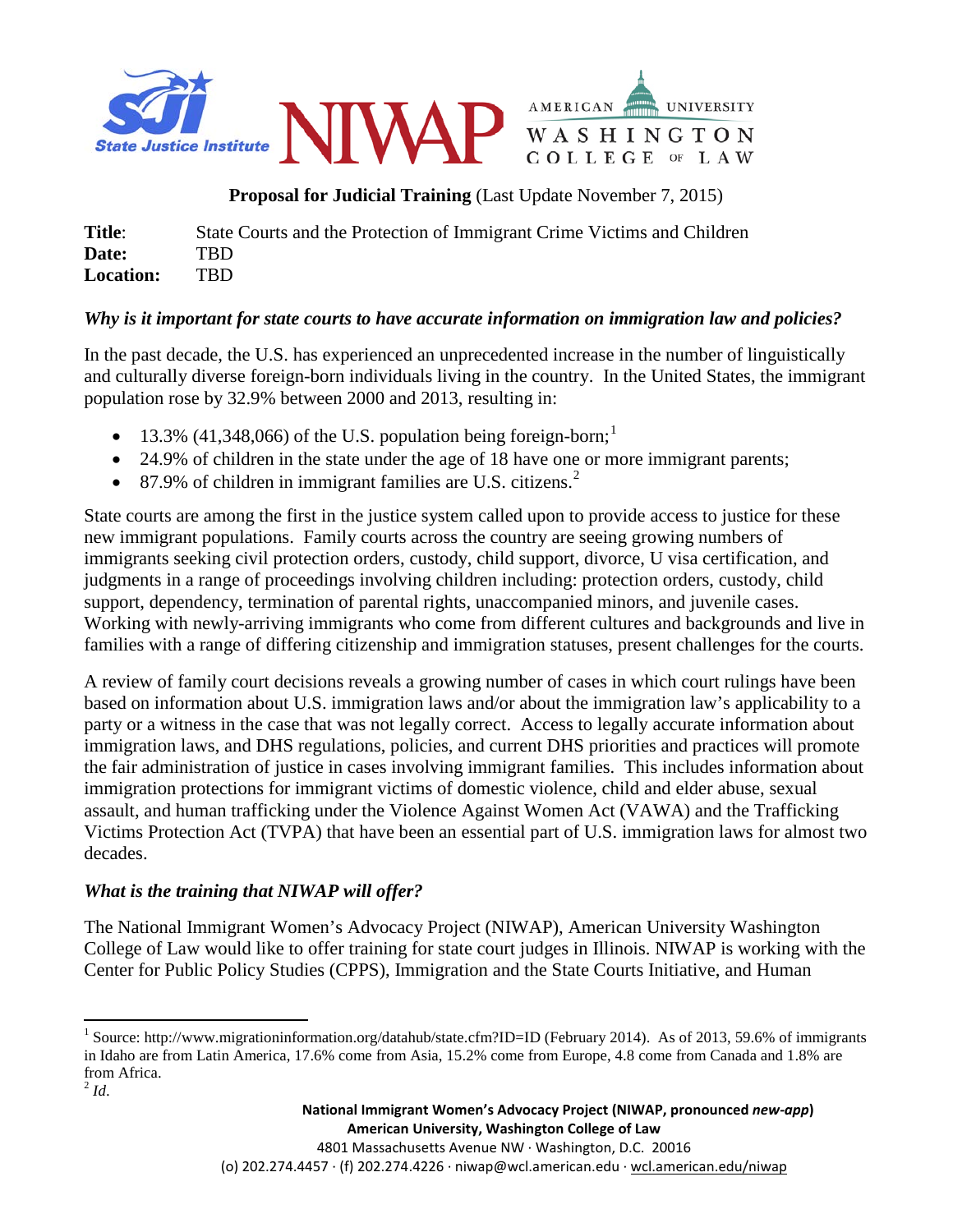

Trafficking and the State Courts under a grant from the State Justice Institute, U.S. Department of Justice.

The training will provide judges with tools, bench cards, and materials containing up-to-date, legally correct information on current DHS policies, immigration enforcement priorities, and immigration law options that provide protection from deportation, legal immigration status and work authorization for immigrant victims of domestic violence, child abuse, elder abuse, sexual assault, stalking, human trafficking and other crimes.

NIWAP's judicial training helps state court judges and court staff to:

- Understand the intersections between state court proceedings and immigration law and how accurate immigration law information affects just outcomes in state courts
- Better understanding of the unique dynamics of violence and sexual assault perpetrated against immigrant victims
- Recognize legal options for immigrant crime victims including
	- o immigration relief (e.g. VAWA self-petition, VAWA confidentiality rules, U and T visas, special immigrant juvenile status, and protection from deportation);
	- o public benefits (health care, housing, food stamps, victim assistance, and income support);
	- o language access in the courts;
	- o the effect of immigration laws on state family and criminal court cases;
	- o facts that indicate a party qualifies for legal immigration status and/or protection from deportation and which immigrants are a low priority for removal
- Make findings in state court cases that help an immigrant crime victim's immigration case
- Understand the special role Congress created for judges in issuing U visa certifications

This training includes: plenary sessions for state-wide judicial trainings; workshops for state-wide judicial trainings; half day or full day training for judges and court staff that could include training for a mixed audience of judges, police, prosecutors, attorneys and victim advocates.

Faculty for the training may include Leslye E. Orloff, NIWAP's Director, expert staff from CPPS, and a state court judge with expertise in family law, immigration benefits, U visa certification and the judicial process.

NIWAP's collection of SJI-approved tools for state courts on immigration relief for immigrant crime victims and children<sup>[3](#page-1-0)</sup> may be accessed here: [www.niwap.org/go/sji.](http://www.niwap.org/go/sji)

This information, together with the individual technical assistance NIWAP offers judges, will provide judges the information they need for the fair administration of justice in cases involving immigrant litigants and immigrant crime victims.

<span id="page-1-0"></span><sup>&</sup>lt;sup>3</sup> The materials include bench cards, charts, and other tools to assist courts and judges in cases involving immigrant parties, victims and witnesses. The development of this section of the web library was developed under grant number SJI-12-E-169 from the State Justice Institute. The points of view expressed are those of the authors and do not necessarily represent the official position or policies of the State Justice Institute.